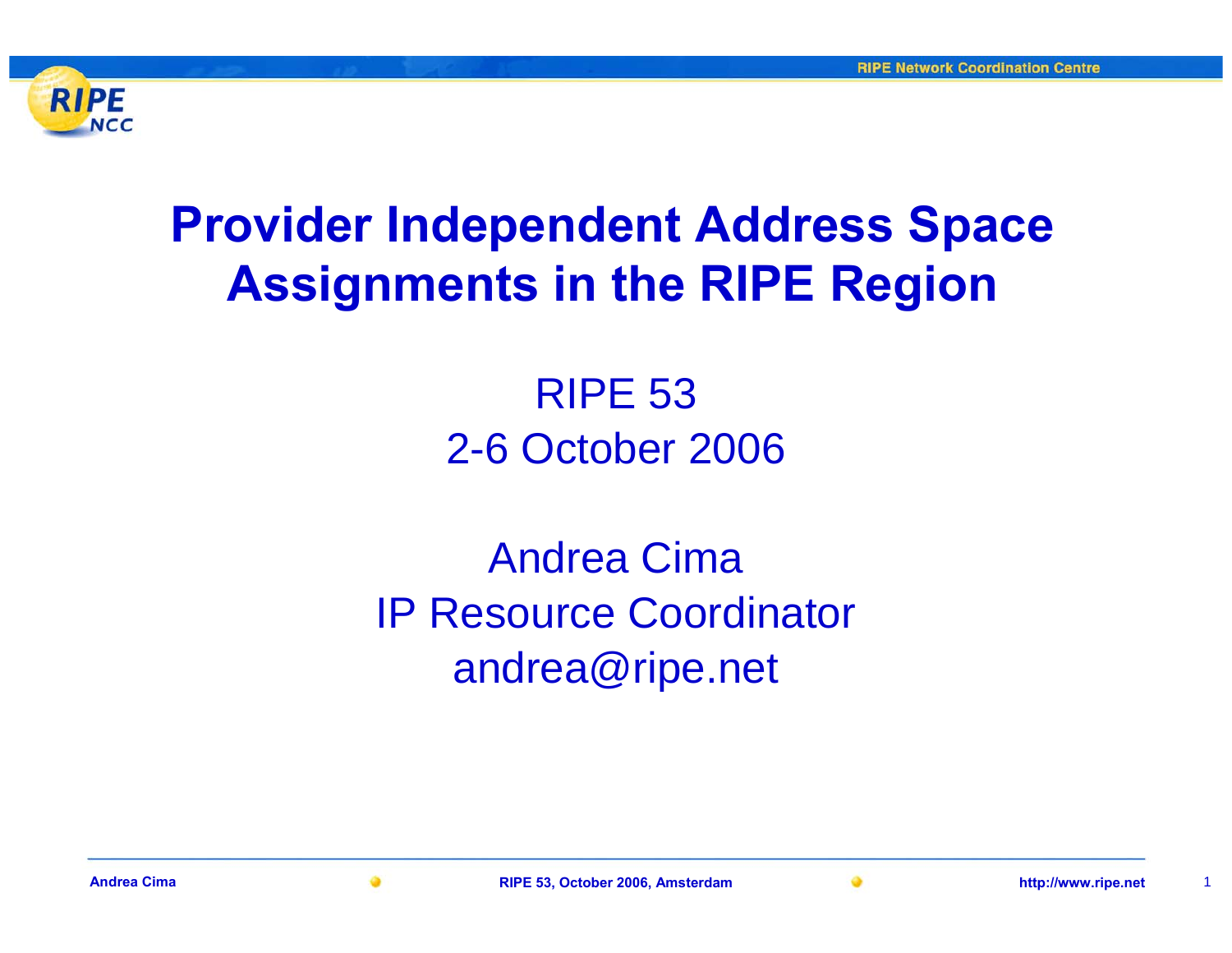

• PA vs. PI

• Comparing RIR Statistics, Policies and Fees

• RIPE Region Specific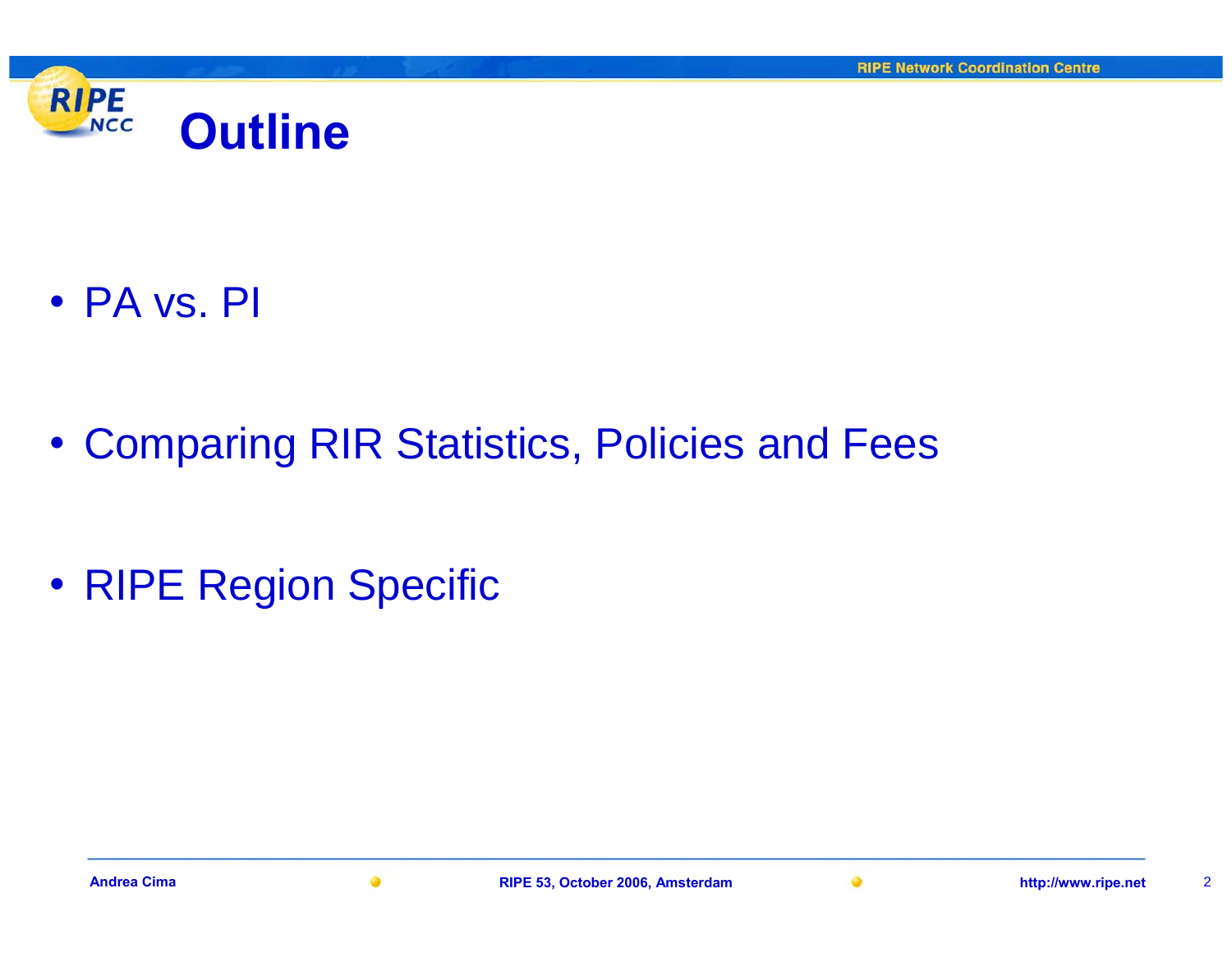#### **RIPE PA vs. PI Address Space NCC**

**Provider Aggregetable (PA)**

- To LIR
- •**Hierarchy**
- •Aggregation

**Provider Independent (PI)**

- To End-User, through LIR, by RIPE NCC
- No Hierarchy
- $\bullet$ No Aggregation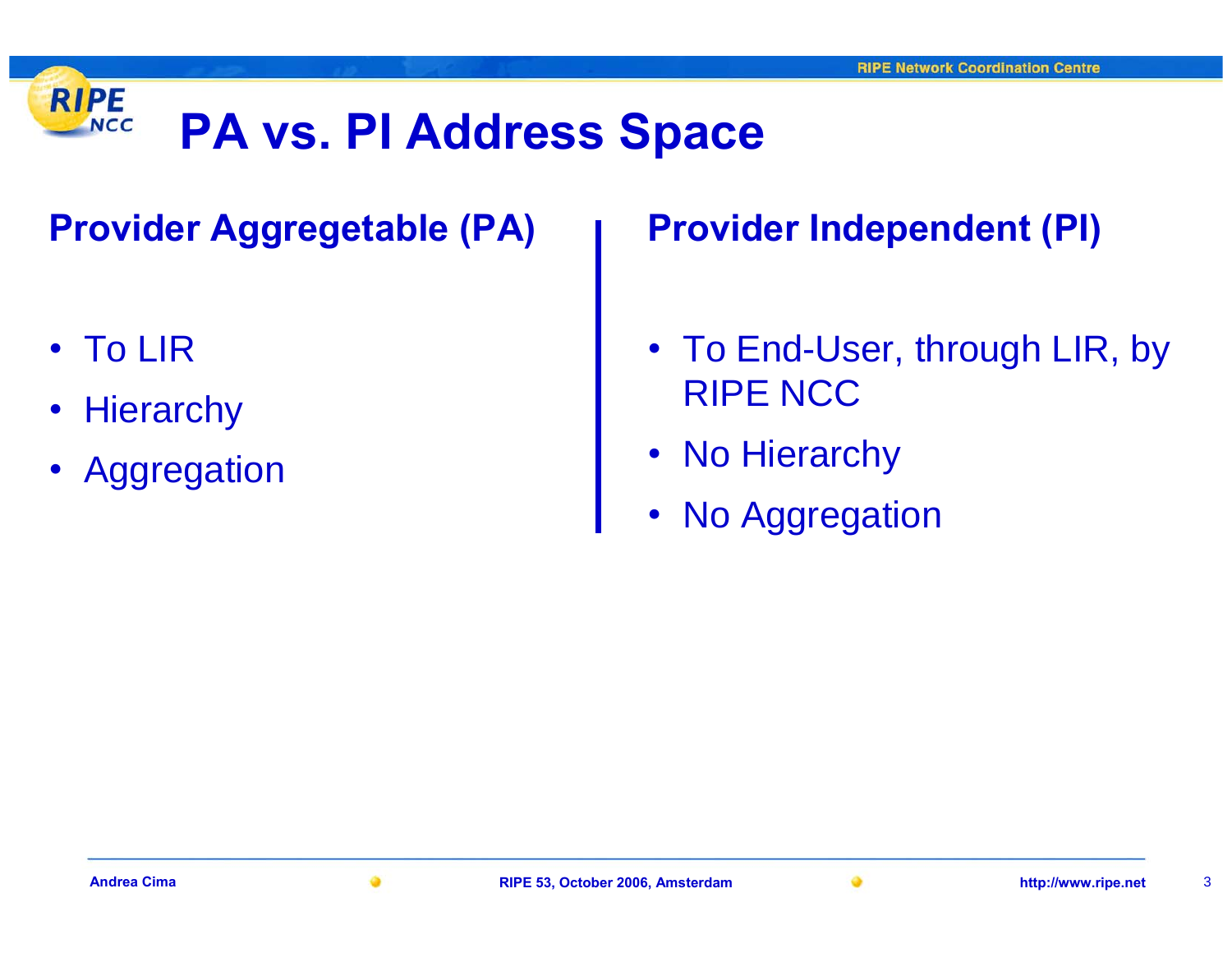

• Multihoming

• Avoid Renumbering

• Independence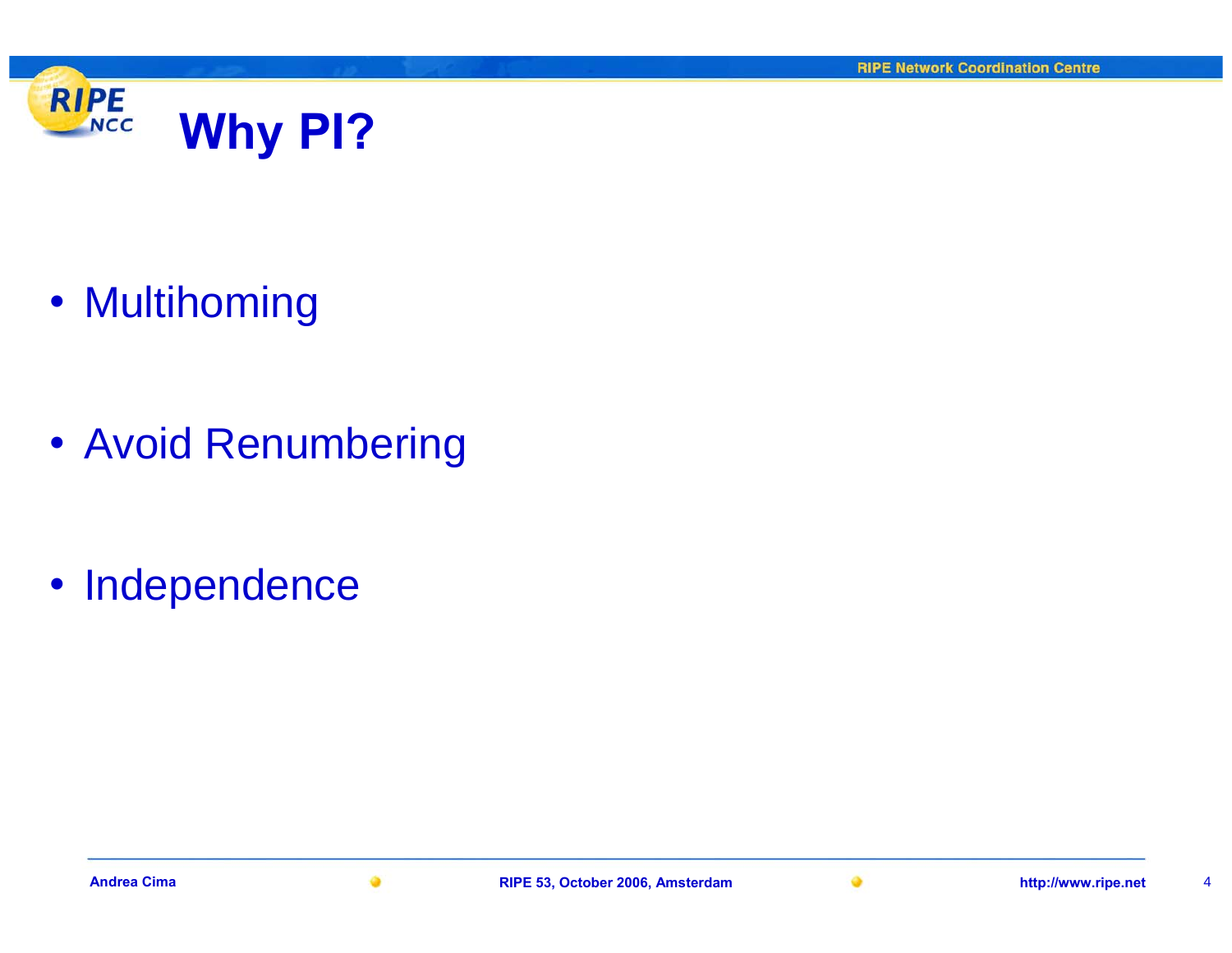

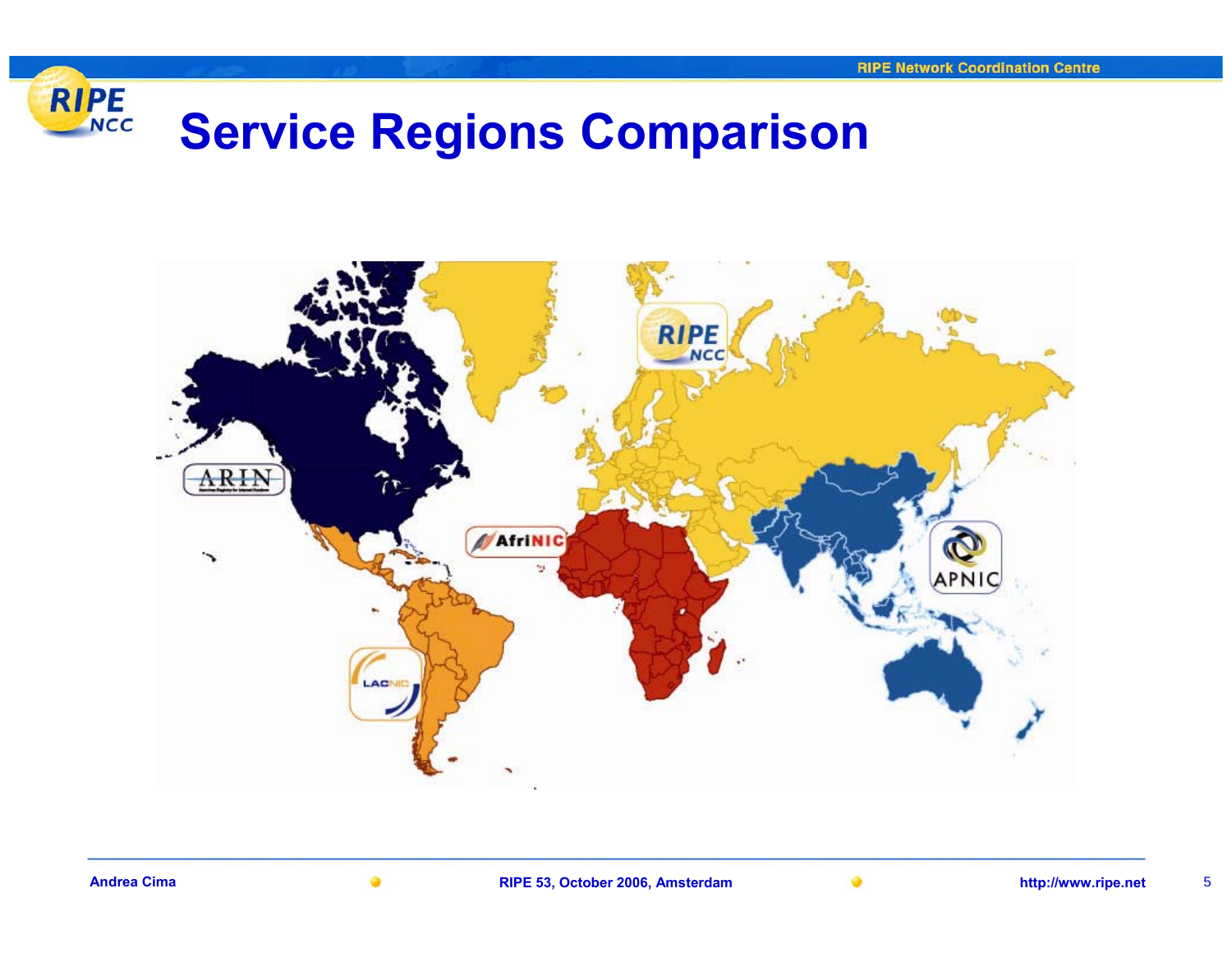#### **RIPE PI Assignment Requirements Comparison NCC**

|                | <b>Current Utilisation</b><br><b>Required</b> | <b>Multihoming</b><br><b>Required</b> | Renumbering<br><b>Required</b> | <b>Minimum Assignment</b><br><b>Size</b> |
|----------------|-----------------------------------------------|---------------------------------------|--------------------------------|------------------------------------------|
| <b>AfriNIC</b> |                                               |                                       |                                | /24                                      |
| <b>APNIC</b>   |                                               | Yes                                   | Yes                            |                                          |
| <b>ARIN</b>    |                                               |                                       |                                | /22 (multihomed)<br>/20 (non-multihomed) |
| <b>LACNIC</b>  | /25 (multihomed)<br>/21 (non-multihomed)      |                                       |                                | /24 (multihomed)<br>/20 (non-multihomed) |
| <b>RIPE</b>    |                                               |                                       |                                |                                          |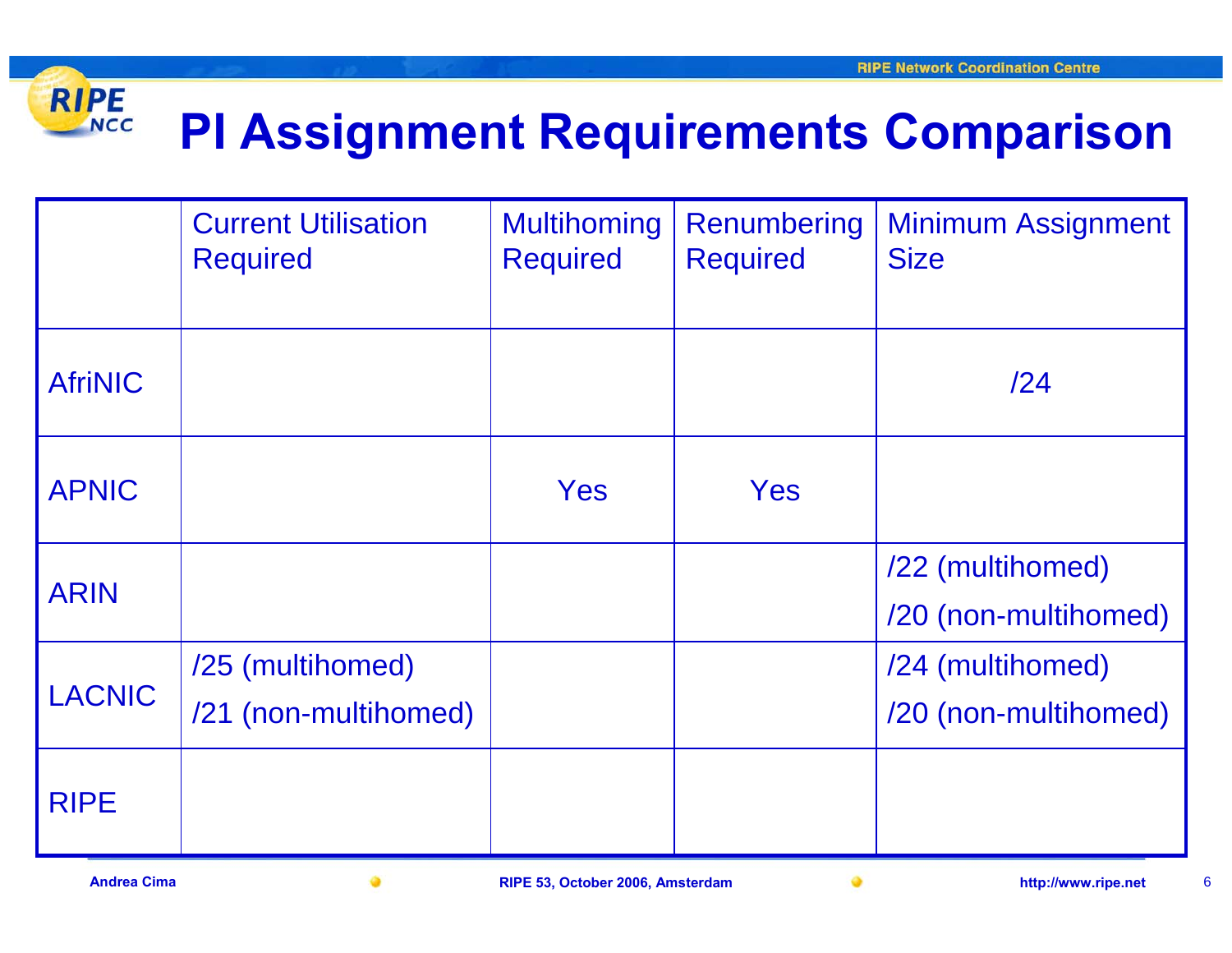# **PI Prefixes vs. Allocation Prefixes**

in 2005 & 2006



**Andrea Cima**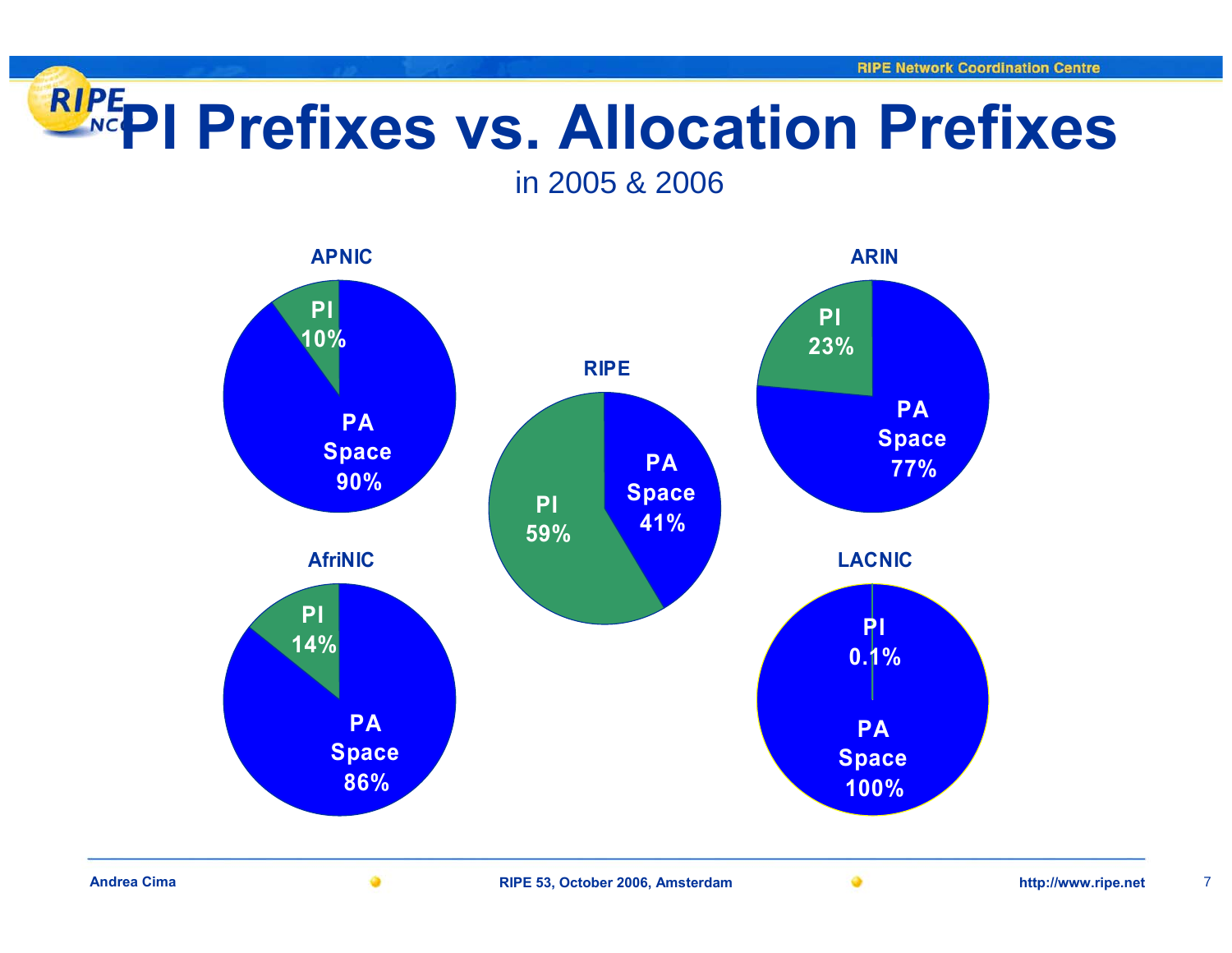#### **RIPE PI Address Space Fee Comparison (End-User) NCC**

|                | <b>Initial End-User Fee</b>                                                 | <b>Annual End-User</b><br><b>Maintenance Fee</b> |
|----------------|-----------------------------------------------------------------------------|--------------------------------------------------|
| <b>AfriNIC</b> | Yes                                                                         | Yes                                              |
| <b>APNIC</b>   | Yes                                                                         | Yes                                              |
| <b>ARIN</b>    | Yes                                                                         | Yes                                              |
| <b>LACNIC</b>  | Yes                                                                         | Yes                                              |
| <b>RIPE</b>    | (Assignment might<br>influence LIR's<br><b>No</b><br><b>Membership Fee)</b> | <b>No</b>                                        |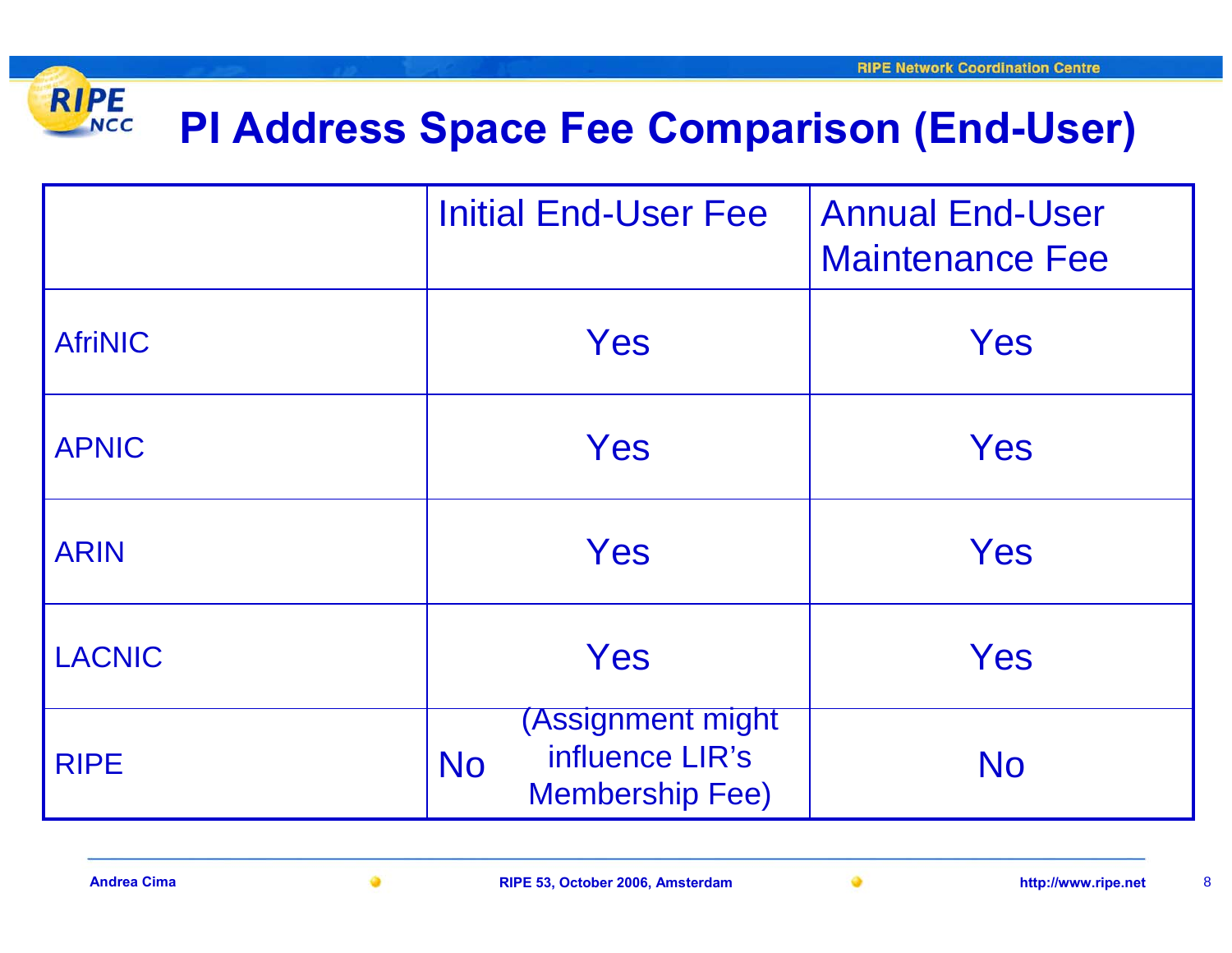

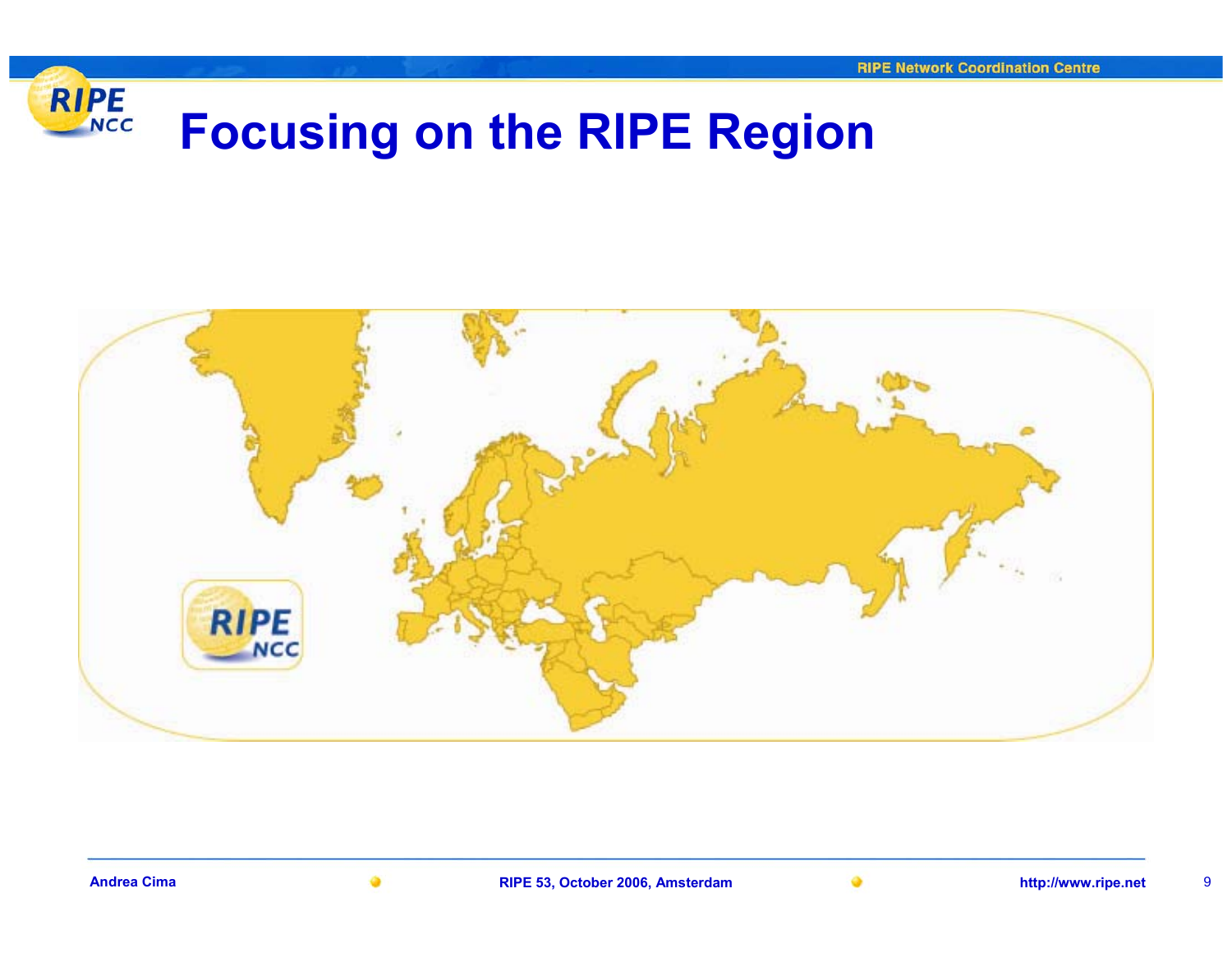

## **PI and Allocation Prefixes**

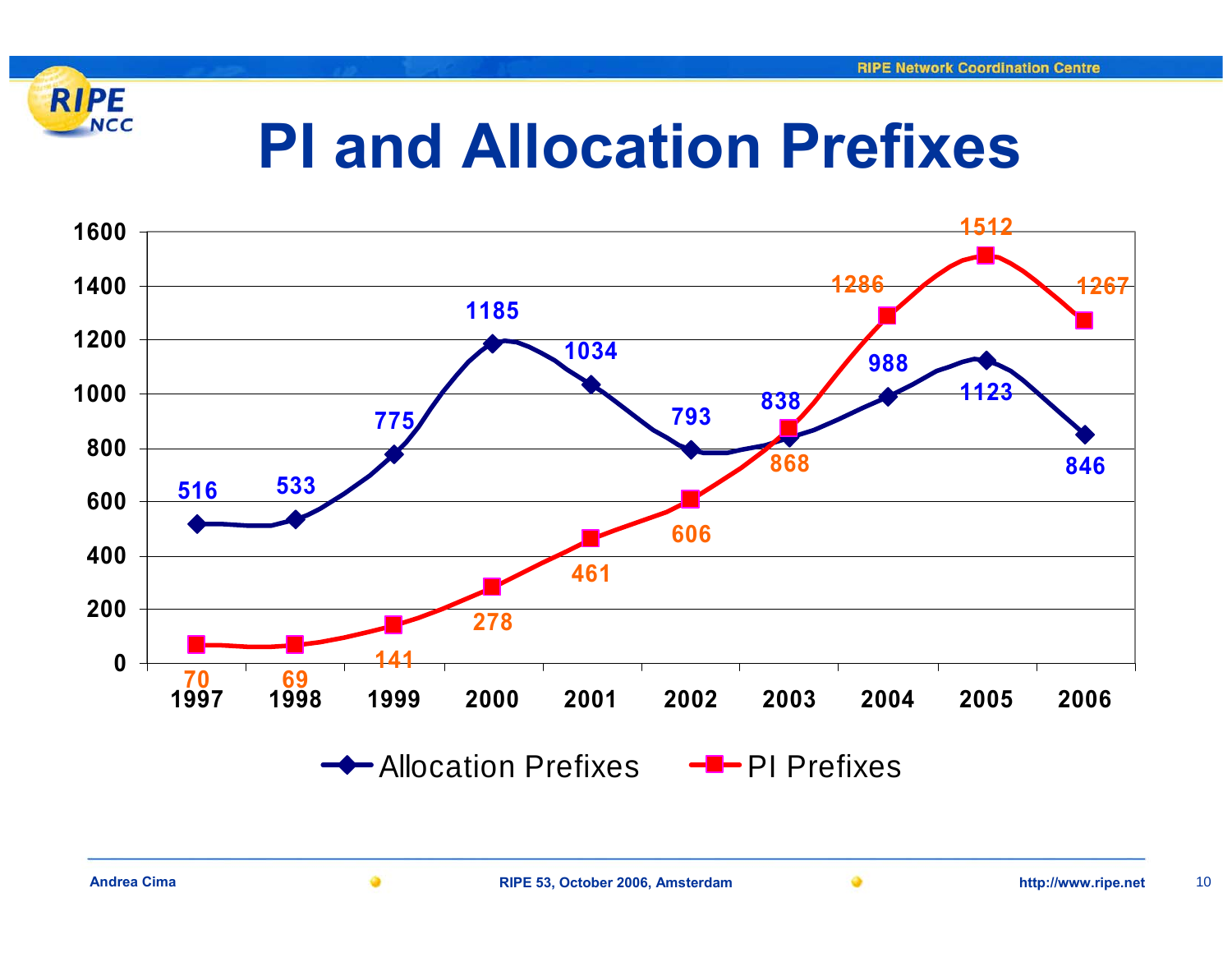

### **Number of PI prefixes <b>Amount of PI address space**



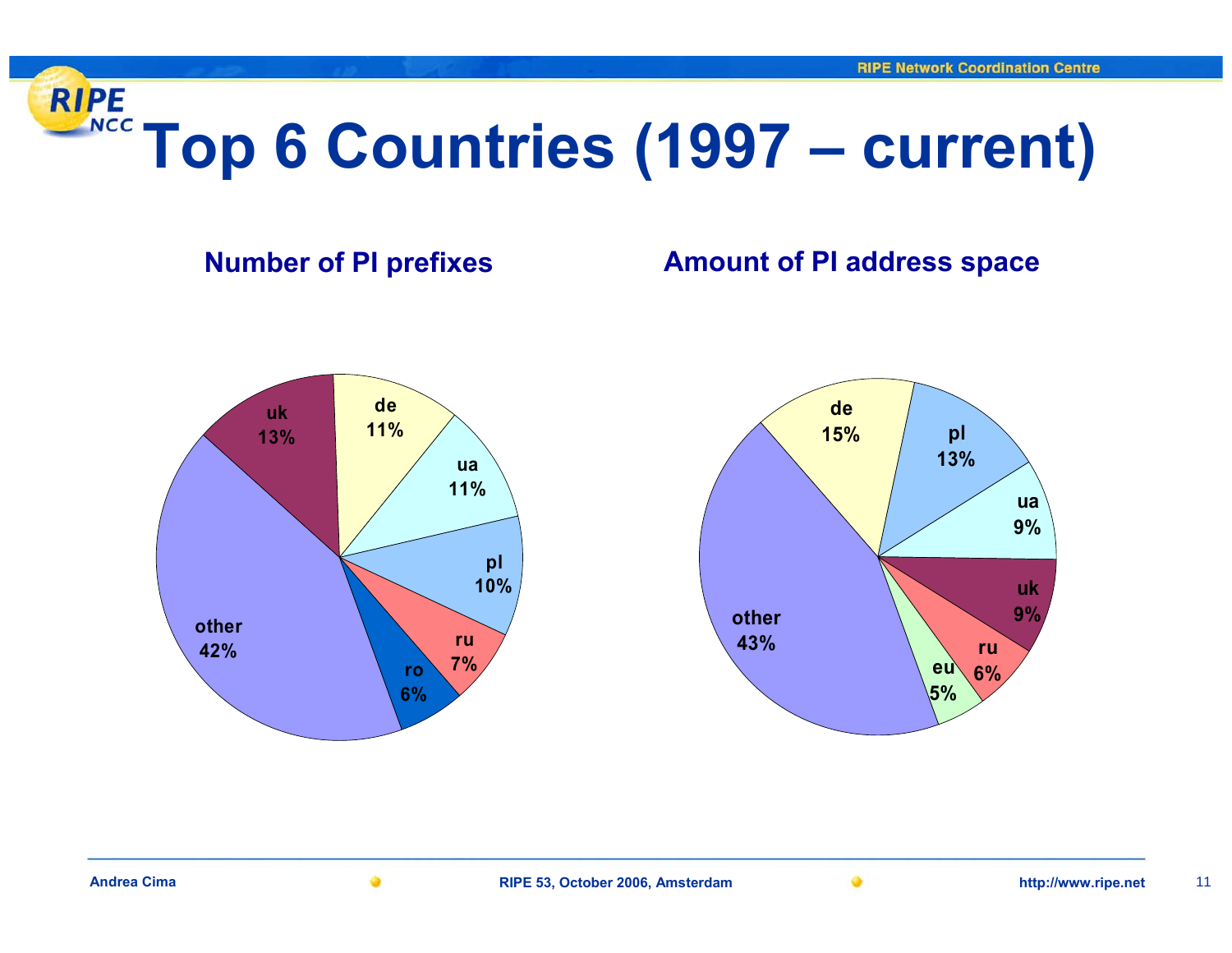

## **PI Assignments ≥ /21**



**Andrea Cima**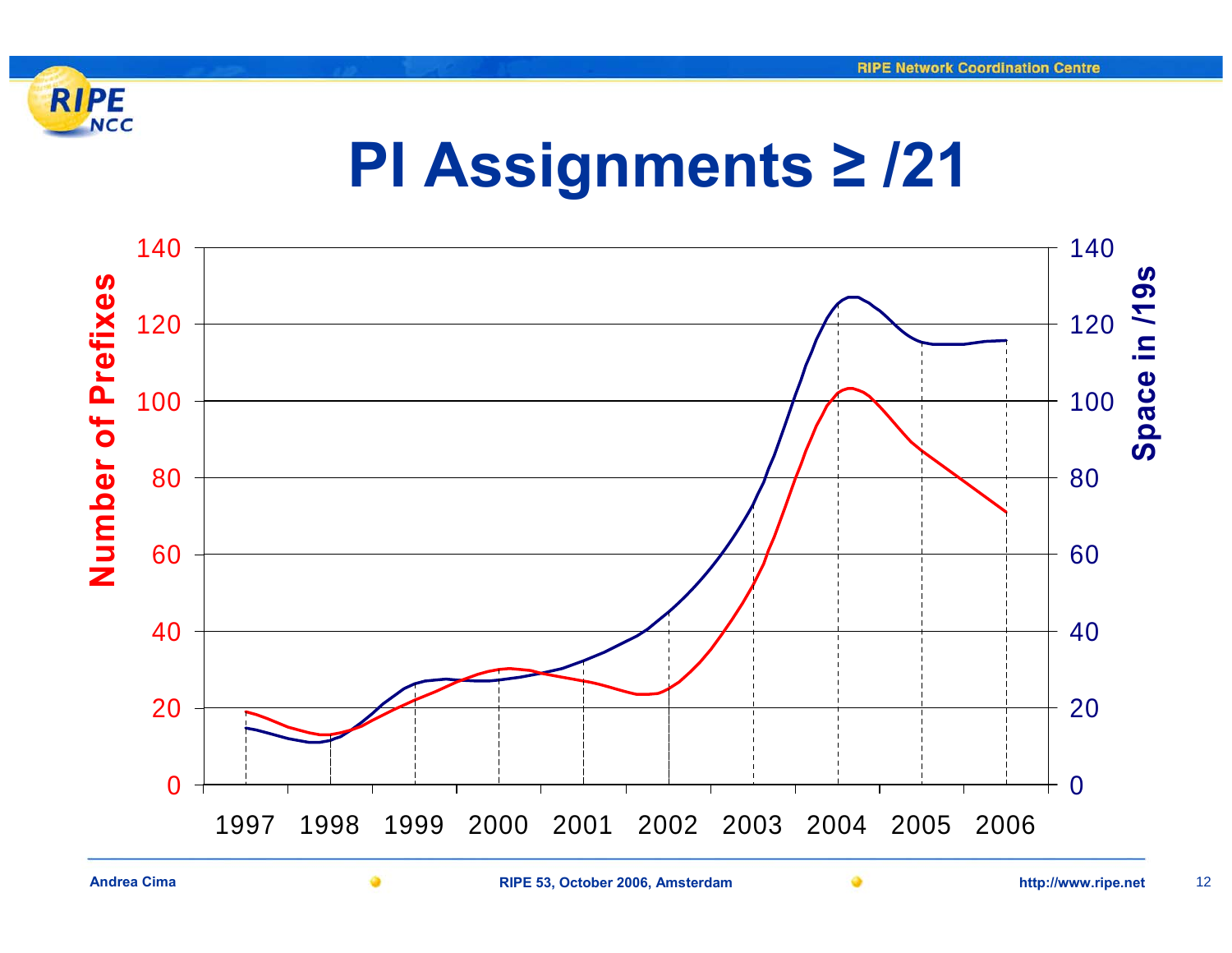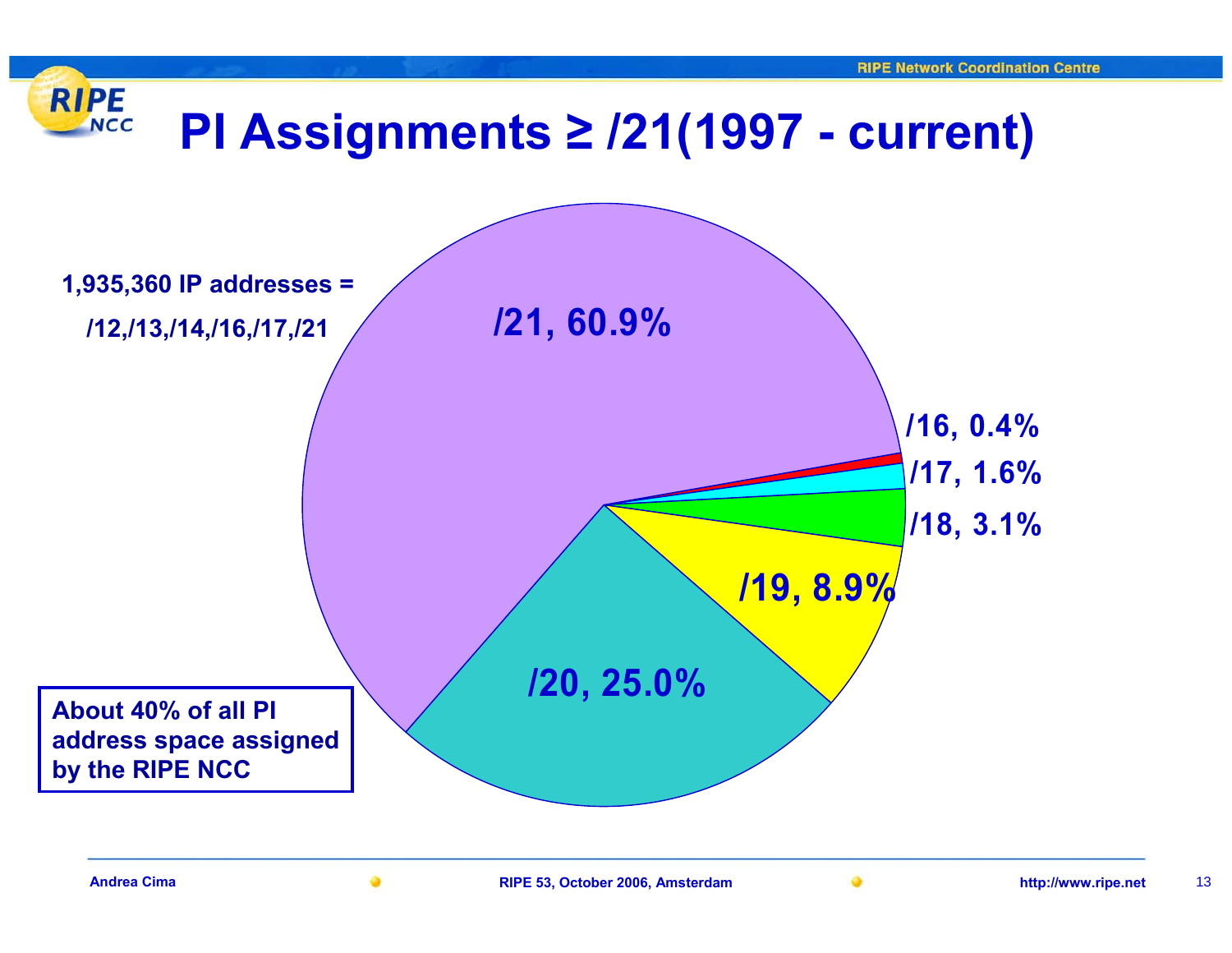